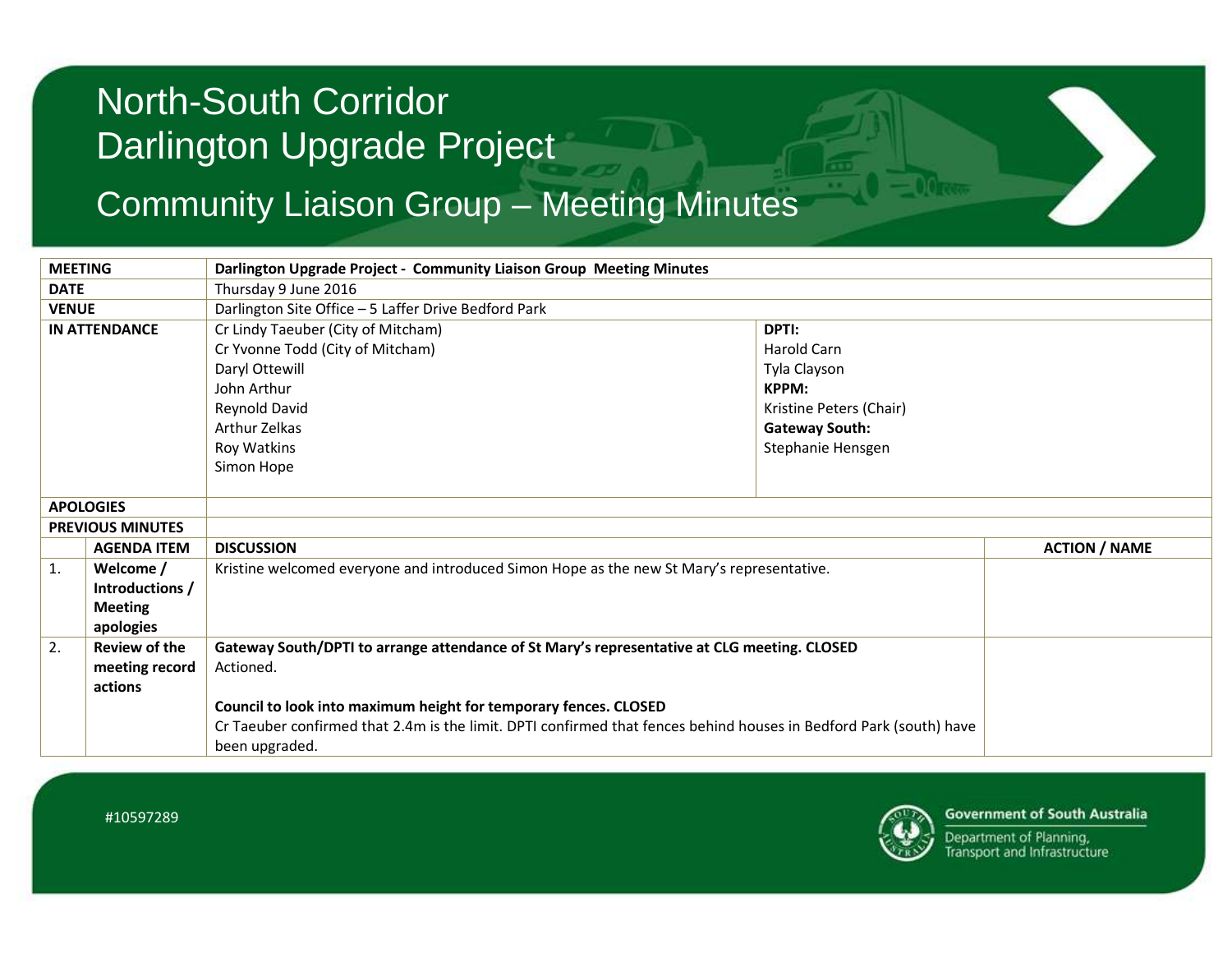### Community Liaison Group – Meeting Minutes

|    |                       | DPTI to walk the Bedford Park area. CLOSED                                                                                                                                                                                                                                                 |                                                                                                           |
|----|-----------------------|--------------------------------------------------------------------------------------------------------------------------------------------------------------------------------------------------------------------------------------------------------------------------------------------|-----------------------------------------------------------------------------------------------------------|
|    |                       | This was undertaken.                                                                                                                                                                                                                                                                       |                                                                                                           |
|    |                       | DPTI to follow up with York Civil regarding the dust on a representatives solar panels. CLOSED<br>DPTI advised it would investigate options to clean panels following completion of the works.                                                                                             |                                                                                                           |
|    |                       | Gateway South to provide an update on timeframe for construction of temporary roads. ON-GOING<br>Gateway South to advise on staging of the project and timing of impacts to surface roads on exits and entries from<br>Bedford Park (south), particularly in relation to right hand turns. | Gateway South to provide an<br>update<br>timeframe for<br>on<br>construction<br>of<br>temporary<br>roads. |
|    |                       | DPTI to contact members if they are ok to distribute contact details in newsletter. DPTI to look at terms and<br>conditions. CLOSED                                                                                                                                                        |                                                                                                           |
|    |                       | DPTI advised nothing is stated in the terms and conditions and an email will be sent to the group.                                                                                                                                                                                         |                                                                                                           |
|    |                       | DPTI to follow up with York Civil regarding dirt being pushed onto Marion Road from site compound. CLOSED<br>DPTI confirmed that the contractor had been asked to clean up the drag out and that York Civil had street sweepers<br>at hand to clean streets during construction.           |                                                                                                           |
| 3. | <b>Project Update</b> | DPTI provided an update:                                                                                                                                                                                                                                                                   |                                                                                                           |
|    |                       | Property demolitions have been completed in preparation for the water main relocation works                                                                                                                                                                                                |                                                                                                           |
|    |                       | Full steam ahead on service relocations including water main, and SA Power Networks (SAPN)                                                                                                                                                                                                 |                                                                                                           |
|    |                       | York Civil is undertaking eight stages of weekend works at various locations<br>$\bullet$                                                                                                                                                                                                  |                                                                                                           |
|    |                       | The fly-through of the traffic management approach is available on the website and people are encouraged                                                                                                                                                                                   |                                                                                                           |
|    |                       | to download the Addinsight app, which is a hands free blue tooth tool for motorists to use to obtain real time<br>traffic alerts when driving.                                                                                                                                             |                                                                                                           |



**Government of South Australia** 

Department of Planning, Transport and Infrastructure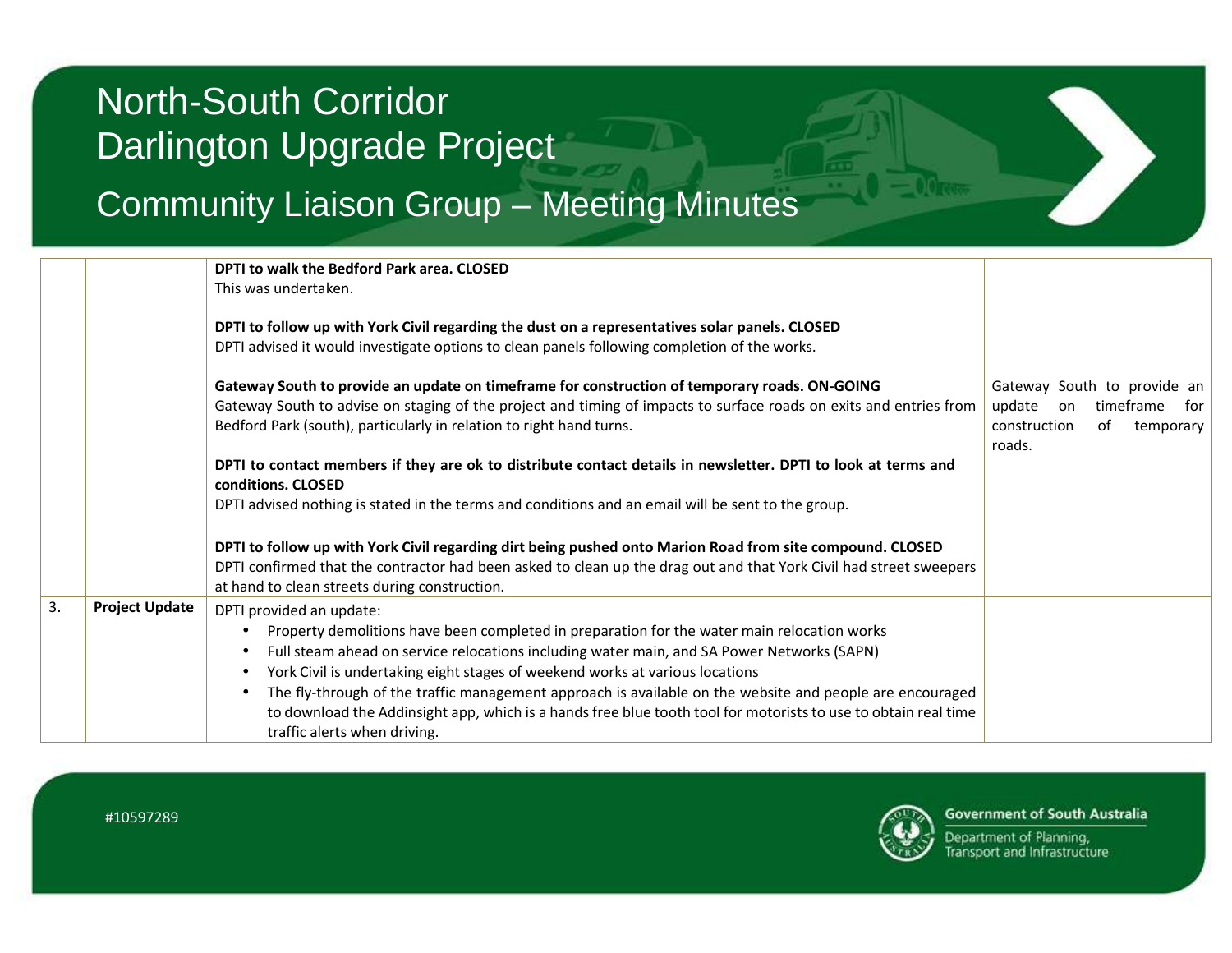### Community Liaison Group – Meeting Minutes

|    |                                               | Gateway South provided an update:<br>Timing of noise walls with the intention of putting them in early $-$ design is almost at 30% and construction<br>methodology is being developed<br>Early works in progress including vegetation removals in the verge and medians, sign removals and bus stop<br>relocations. |                                                                                     |
|----|-----------------------------------------------|---------------------------------------------------------------------------------------------------------------------------------------------------------------------------------------------------------------------------------------------------------------------------------------------------------------------|-------------------------------------------------------------------------------------|
| 4. | <b>Round table</b><br>discussion of<br>issues | Discussion was had around the local access egress issue at Bedford Park South. City of Mitcham advised that they<br>would provide an update at the next meeting.                                                                                                                                                    | City of Mitcham to provide an<br>update on egress issue from<br>Bedford Park South. |
|    |                                               | Q: Do contractors need to cover their load when removing spoil?<br>A: DPTI to investigate.                                                                                                                                                                                                                          | DPTI to investigate<br>trucks<br>covering their load.                               |
|    |                                               | Discussion was had around trucks travelling through Bedford Park (north) at night. DPTI to follow up on this.                                                                                                                                                                                                       | DPTI to follow up on trucks<br>travelling through Bedford Park                      |
|    |                                               | City of Mitcham raised an email which was received from Maria from SAPN about traffic impacting on their access                                                                                                                                                                                                     | (north) at night.                                                                   |
|    |                                               | due to the water main relocation works. DPTI to follow up.                                                                                                                                                                                                                                                          | DPTI to follow up with York Civil<br>regarding a meeting with SAPN.                 |
|    |                                               | Discussion was had around the potential to create a mound on the northern side of the Shepherds Hill Recreation                                                                                                                                                                                                     |                                                                                     |
|    |                                               | Park to act as a barrier to the road. Gateway South to follow up.                                                                                                                                                                                                                                                   | Gateway South to investigate                                                        |
|    |                                               | Discussion was had around the potential to use Carrick Hill for fill, which has an old quarry onsite. Gateway South to<br>follow up.                                                                                                                                                                                | potential mound, northern side<br>of Shepherds Hill Rec Park.                       |

#10597289



**Government of South Australia** 

Department of Planning, Transport and Infrastructure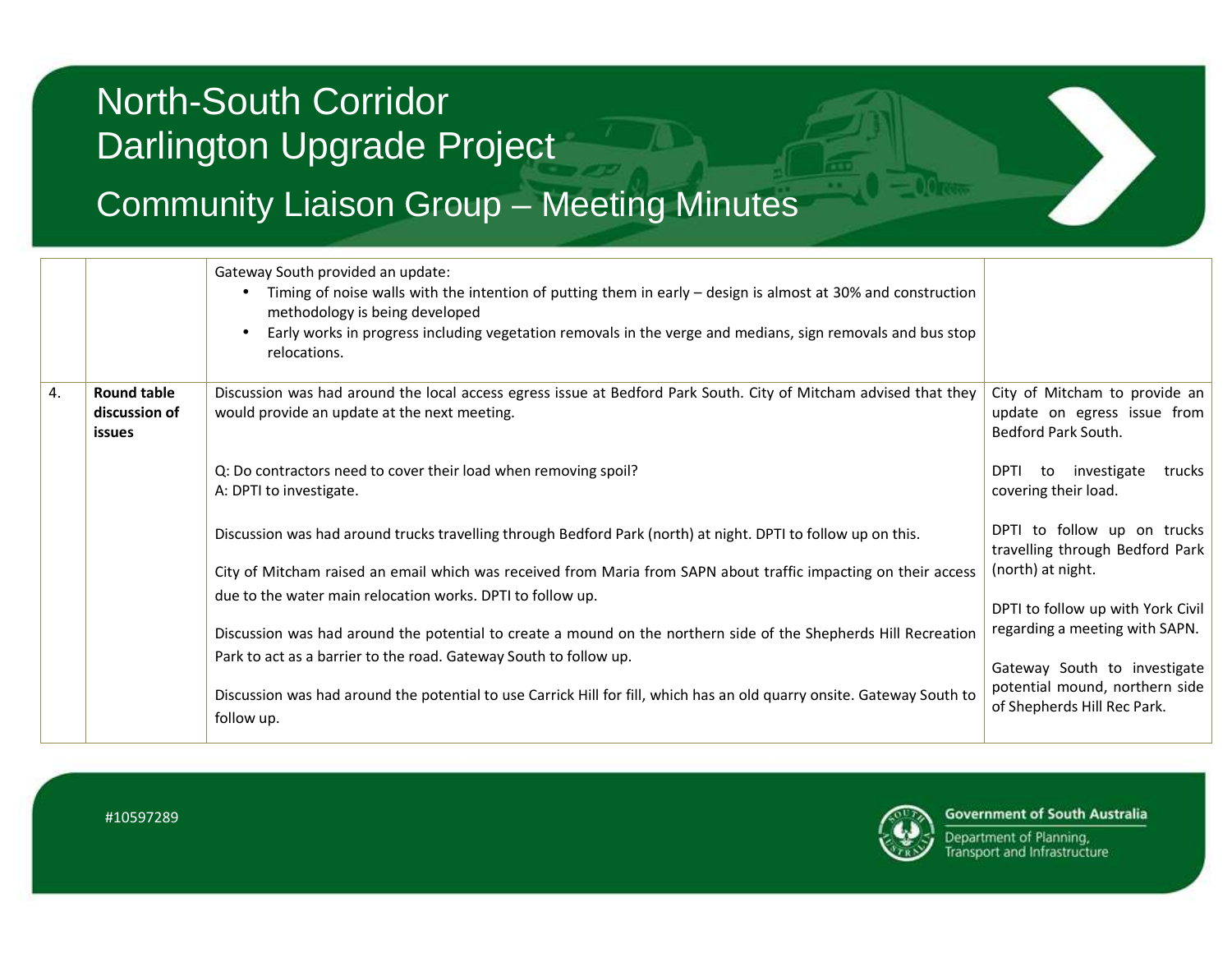### Community Liaison Group – Meeting Minutes

| Q: How is the local access issues being managed at St Mary's, particularly given that Quinlan has lots of traffic and<br>serves as the local collector for residents and businesses? Is there an opportunity to realign Brookman Road to create<br>a four-way intersection?<br>A: DPTI advised that this is being considered but is likely to have an impact on trees. Gateway South to provide an<br>update at next meeting. | Gateway South to follow up the<br>potential to use Carrick Hill for<br>fill.<br>Gateway South to provide an<br>update<br>the<br>potential<br>on<br>realignment of Brookman Road<br>with Tonsley Boulevard. |
|-------------------------------------------------------------------------------------------------------------------------------------------------------------------------------------------------------------------------------------------------------------------------------------------------------------------------------------------------------------------------------------------------------------------------------|------------------------------------------------------------------------------------------------------------------------------------------------------------------------------------------------------------|
| Q: Why has the Australia post box been removed from Bedford Park South?                                                                                                                                                                                                                                                                                                                                                       |                                                                                                                                                                                                            |
| A: DPTI advised that this has been investigated with Australia Post and were advised that they were unaware where                                                                                                                                                                                                                                                                                                             |                                                                                                                                                                                                            |
| the box has been relocated to or why is has been removed. DPTI advised that all comments need to be directed to<br>Australia Post.                                                                                                                                                                                                                                                                                            |                                                                                                                                                                                                            |
| A group member provided feedback that the works on Riverside Drive are going well. The commitment to keeping<br>two exists open to Bedford Park (south) is working.                                                                                                                                                                                                                                                           |                                                                                                                                                                                                            |
| Discussion was had around the traffic on the weekend at the Main South Road/Sturt Road intersection. It took<br>45 minutes to get from St Marys to the Southern Expressway. DPTI need to consider the impact of works on traffic on<br>polling day 2 July 2016. DPTI should consider placing VMS at earlier locations so that people can make choices<br>including at Castle Plaza and Blackwood.                             | DPTI to follow up regarding VMS<br>at Castle Plaza and Blackwood.                                                                                                                                          |
|                                                                                                                                                                                                                                                                                                                                                                                                                               |                                                                                                                                                                                                            |



**Government of South Australia** 

Department of Planning, **Transport and Infrastructure**